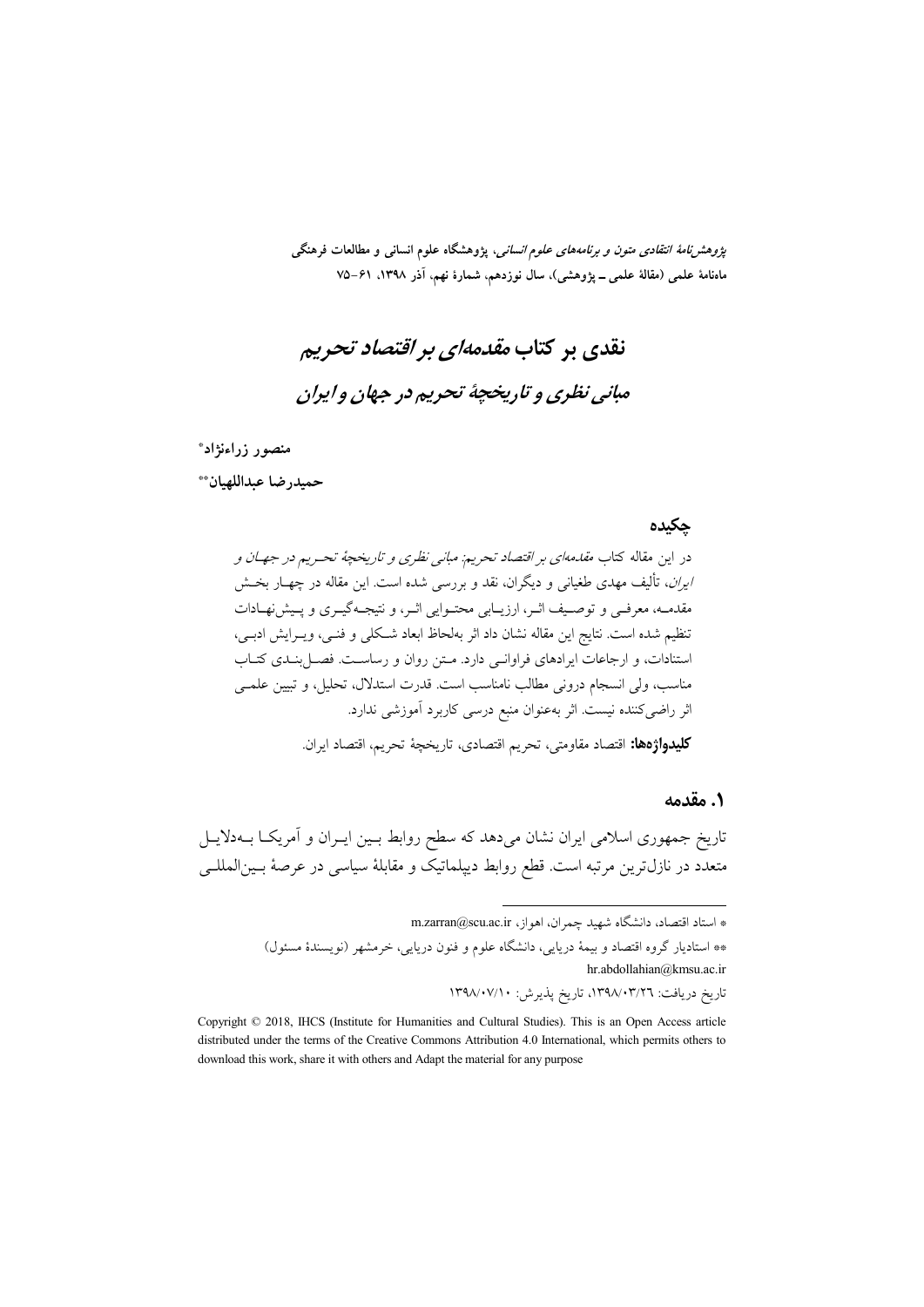از نمودهای بارز سطح پایین روابط است. یکهی از انـواع مقابلـه اِعمـال تحـریمهـای اقتصادی است که معمولاً جایگزین اقدامات دیپلماتیک یا تعرضـات نظـامی مـی شـود (يزدان پناه ١٣٧٤). بدون شک، اِعمال تحريمهاى اقتصادى عليه ايران، که اقتصـاد دولتــي آن متکی به درآمدهای ارزی ناشی از فروش نفت خام است، خســارات زیــادی را بــهویــژه در بخش نفت و گاز وارد کرده است. علاوهبر آن، پی آمدهای منفی تحریمها به بخش های دیگـر اقتصادی سرایت کرده و بهطور کلی در کاهش تولید، افـزایش بـیکاری، و تضـعیف رشـد اقتصادی کشور مؤثر بوده است. فقدان سیاست و راهکارهای مشخص و مؤثر برای مـدیریت تحریمها، بهمنظور مقابله با بحرانهای ناشی از آن، پی آمدها و اثـرات منفـی آن را دوچنــدان كرده است. با شناخت علمي، تدوين سياستهاى مناسب، و انجام اقـدامات مـؤثر مـى تـوان اقتصاد ایران را مقاوم ساخت و آثار ناشی از تحریمها را کاهش داد.

یکی از اقداماتی که می تواند به جریان مقابله با تحریمهای اقتصادی و کاهش هزینههـای اّن كمك كند شناخت ماهيت تحريمها و بررسي كانالهاي تأثير آنها در اقتصاد ايران اسـت. برای این منظور، انجام تحقیقات و انتشار متون علمی در زمینهٔ تحریمهای اقتصادی، بررســی مبانی نظری، مرور تجربههای بین|لمللی، و تحلیل علل و پـی|مـدهای تحـریمهـا بــهدسـت متخصصان دانشگاهی و مسئولان اجرایی ازجمله اقـدامات لازم و مفیـد بـهشـمار مـی]یـد. اگرچه اقداماتی در این زمینه انجام شده است، بهگواهی ارزیابی های انجامشده، ایــن تألیفــات غالباً ازنظر شکل، روش، محتوا، و فايده مطلوب نيست. تأليفاتي که تاکنون در زمينـۀ اقتصـاد مقاومتي منتشر شده است غالباً بهصـورت ترجمــهٔ مقــالات، مصــاحبه بــا كارشناســان، ارائــهٔ كليات، يا تكرار مطالب قبلي بوده است. نقد اين متون مي توانـد بـه خـروج ادبيـات اقتصـاد مقاومتی از بحران کنونی کمک شایانی کند. هدف این مقاله بررســی و نقــد کتــاب *مقدمــهای* بر اقتصاد تحريم: مباني نظري و تاريخچهٔ تحريم در جهان و ايران است. بقيـهٔ مقالـه در سـه بخش شامل معرفی و توصیف اثر، ارزیابی محتوایی، و ارزیابی نهایی تنظیم شده است.

# ٢. معرفي و توصيف اثر

#### ۱.۲ مشخصات شناس نامهای

این کتاب را مهدی طغیانی، عضو هیئت علمـی دانشـگاه اصـفهان، بـا همکــاری تعــدادی از اعضای هیئت علمی و دانشجویان دورهٔ دکتری تخصصی علوم اقتصـادی دانشـگاه اصـفهان بهنامهای سیدعقیل حسینی، مرتضــی درخشــان، ایمــان باســتانیفـر، و محمدرضــا حیــدری گر دآوری کرده است.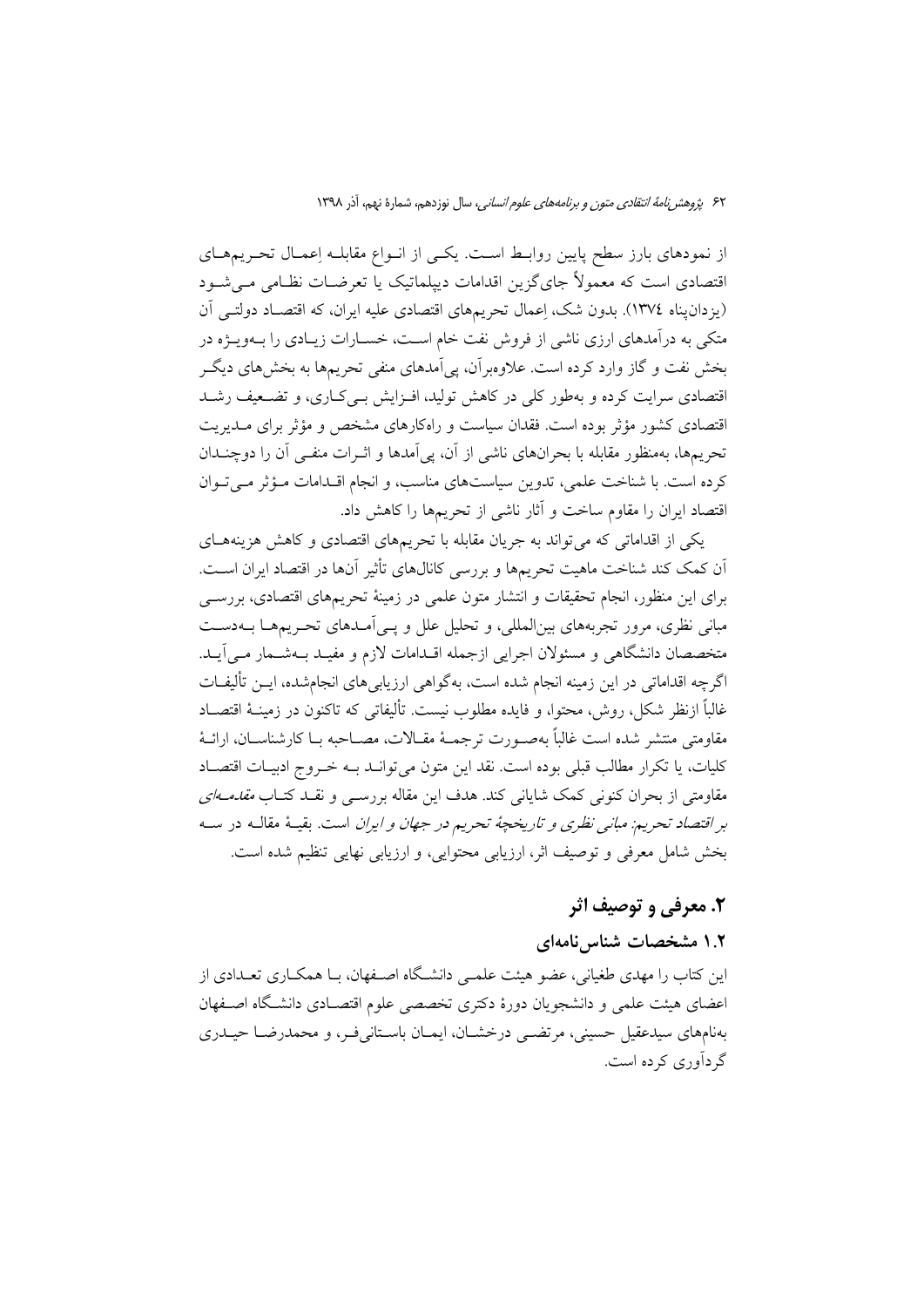## ۲.۲ معرفی ساختار

کتاب موردبررسی را قرارگاه پدافند اقتصادی سازمان پدافنـد غیرعامـل کشــور بــا همکــاری دانشگاه اصفهان در سال ۱۳۹۳ در هزار نسخه بهوسیلهٔ انتشـارات نیلــوفران چــاپ و منتشــر کرد و در سال ۱۳۹٦ برای بار دوم با همان تعداد نسخه تجدید چاپ شد. این اثر بهصورت یک پیش گفتار، شش فصل، و یک نمایهٔ واژگان در ۳۵۱ صفحه تنظیم شده است.

فصل اول کتاب در ۱٤٥ صفحه مفصل ترين فصل کتاب است. در ايــن فصــل بــه مبــاني نظري تحريم اقتصـادي پرداختــه شــده اسـت. مبـاحثي نظيـر محـدوديتهـاي اسـتفاده از تحریمهای اقتصادی علیه کشورهای هدف، انواع تحریمهای اقتصادی، و متغیرهای اقتصادی اثرگذار بر هزینههای تحریم بحث و بررسی شده است. در این فصل، الگوهای متنوعی برای تجزيه و تحليل موضوع تحريم اقتصادي معرفي شده است. اين الگوها به چهـار دســتهٔ كلــي تقسیم شده است: الگوهای مبتنی بر پایههای اقتصاد خرد؛ الگـویهـای بـا رویکـرد تجـارت بینالملل (الگوهای جاذبه و منحنی پیش;هاد تجارت)؛ الگوهای نظریـهٔ بــازی کـه بــه رفتــار استراتژیک کشورهای متخاصم می پردازد؛ و الگوهای نظریهٔ انتخاب عمـومی کـه بـر اثـرات رانتجویی گروههای ذی نفع در سیاستگذاریهای تحریم تأکید میکنند.

فصل دوم با عنـوان «تاريخچـهٔ اسـتفاده از تحـريمهـاي اقتصـادي» سـابقهٔ تحـريمهـاي اقتصادی را ازمنظر تاریخی به چهار دوره شامل دورهٔ جنگ جهانی اول، دورهٔ جنگ جهــانی دوم، دورۂ پس از جنگ جهانی دوم، و دورۂ تحریم در قرن بیســتویکــم تقسـیم مــیکنــد. براساس منـدرجات ايــن فصــل، هــدف اصــلي از تحـريمهــاي اقتصــادي ازمنظـر تــاريخي محدودکردن تجارت و تأمین مالی خارجی بهمنظور تحت فشار قراردادن کشـورهای خــاص یا افرادی مشخص برای دست یابی به اهداف سیاستهای خارجی و بهظاهر برقراری امنیت بینالمللی است. نمونههایی از این تحریم طی جنگ جهانی اول عبارت است از: تحریمهـای اقتصادی انگلستان علیه افراد یـا ســازمانهــایی کــه در کشــورهای ثالــث بــهســود آلمــان یــا بهصورت مشترک با اَن کار می کردند؛ تدوین فهرست سیاه اَمریکا علیـه اَلمـان بعـد از ورود به جنگ جهانی اول؛ و صدور فرمان «ممنوعیت تجارت با دشمن» در سـال ۱۹۱۷. درادامــه، به اقدامات سختگیرانه و وسیعتر کشور انگلستان در سال ۱۹٤۱ با هدف تخریـب صـنعت آلمان و کنترل صادرات به کشورهای بی طرف و اجرای سیاست «بخش تجارت بـا دشـمن» برای کنترل بانکها و شرکتهـای انگلیسـی، بـهعنـوان نمونـهای از تحـریمهـای اقتصـادی درطول جنگ جهانی دوم اشاره شده است. سـیس تمرکـز آمریکـا در ایــن دوره بــر کنتــرل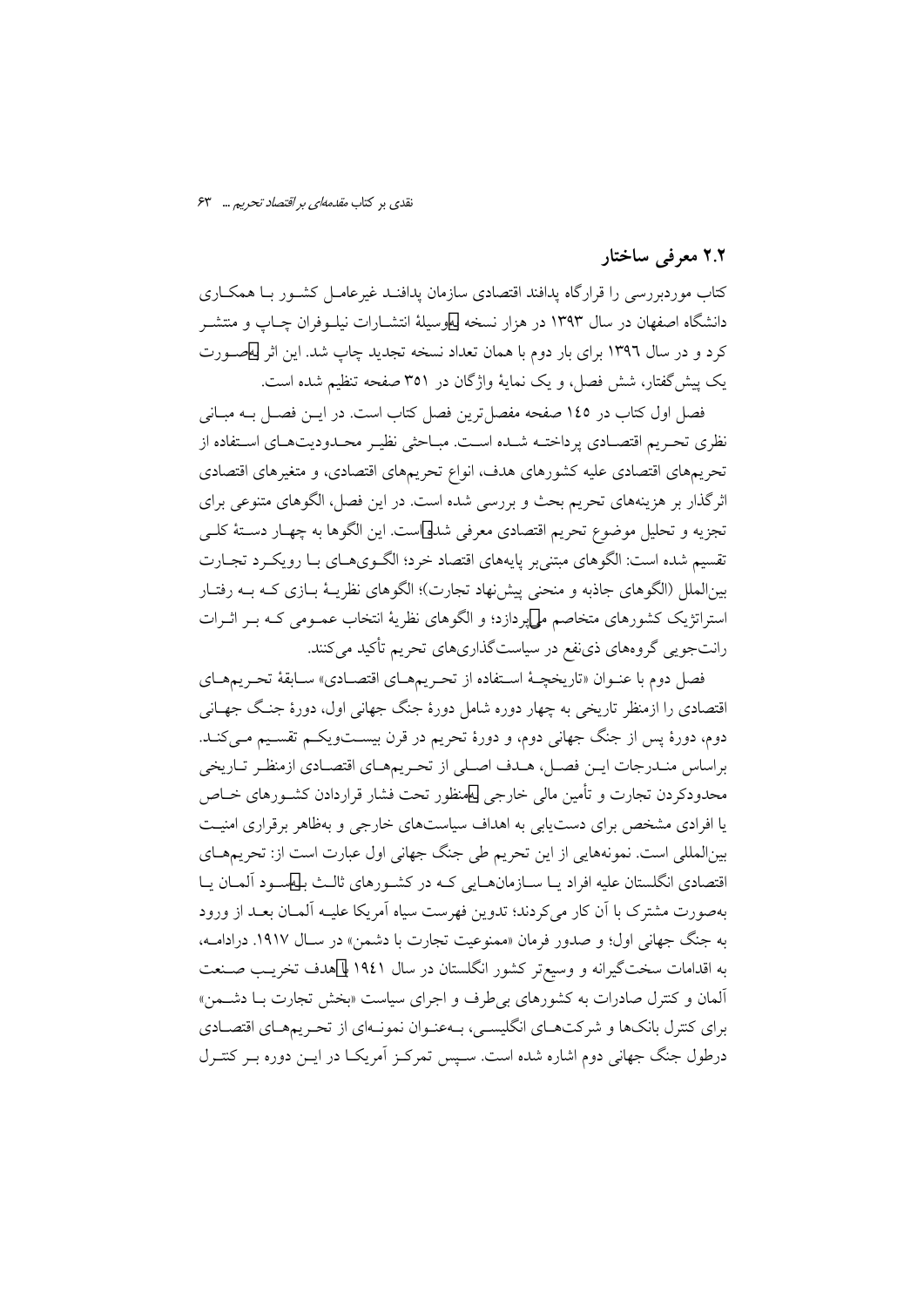وجوه خارجي و صدور مجوز صادرات به كشورهاي بي طرف، اجـراي برنامـههـاي تحـريم اقتصادي، تصـويب قـانون جـامع «فرمـان تحـريم مـالي» عليـه كشـورهاي بلـوك شـرق و کشورهای کمونیست آسیایی توضیح داده شده است. ادامهٔ فصل به بررسی تحریمهـای دورهٔ مدرن اختصاص دارد. براساس این بررسی، اغلب تحریمهـای اقتصـادی علیـه فعالیـتهـای نظامی در دورهٔ ۱۹۷۰ تا ۱۹۸۰ مربوط به توسعهٔ سلاح کشتار جمعی بهویژه سلاح هستهای و در دههٔ ۱۹۹۰ در مقابله با تروریسم توسعهیافتـه و افـراد و کشـورهای مـتهم بـه اقـدامات تروریستی بهصورت جزئی یا کلی مورد تحریم قرار گرفتهانــد. بــا پــررنــگشـــدن مفــاهیمی همچون حقوق بشر، اَزادیهای مدنی، صـلح جهـانی، و فعالیـت علیـه سـلاحهـای کشـتار جمعی، تحریمهای اقتصادی بهظاهر اهدافی متعالی را دنبال میکرد. ویژگی تحریمها در ایس دوره همکاری و همراهی جامعهٔ جهانی و سازمانهای بـینالمللـی بـرای اِعمـال تحـریمهـا بوده است. درپایان این فصل فهرستی از کلیهٔ تحریمهای اقتصـادی ارائـه شـده کـه از سـال ١٩١٤ تا ٢٠١١ عليه كشورهاى مختلف اعمال شده است.

در فصاً سوم بـا عنـوان «تجربـهٔ تحـريم در سـاير كشـورها» تجربـهٔ كشـورهايي نظيـر آرژانتین، برزیل، شیلی، چین، کوبا، اتیوپی، السالوادور، و بسیاری از کشورهای دیگر بحـث و بررسی شده است که ازسوی قدرتهای بزرگ جهـانی، بـهخصـوص اَمریکـا، بـه دلایـل و توجیهات مختلف موردتحریم اقتصادی قرار گرفتهاند.

فصل چهارم به بررسی سیر تاریخی تحریمهای اقتصادی علیه جمهـوری اسـلامی ایـران اختصاص دارد. در این فصل تحریمهای آمریکا و سایر کشورهای همهیمان آن علیه ایران بــه شــش دوره تقســيم شــده اســت: تحــريمهــاي ابتــداي انقـــلاب اســـلامي و جريـــان گروگانگیری (۱۹۷۹–۱۹۸۱)؛ تحریمهای دوران جنگ عراق و ایران (۱۹۸۱–۱۹۸۸)؛ تحریمهمای دوران بازسـازی پـس از جنـگ (۱۹۸۹-۱۹۹۲)؛ تحـریمهمای دورهٔ ریاسـت جمهـوري كلينتـون (١٩٩٣–٢٠٠١)؛ تحـريمهـاي يـس از واقعــهٔ يــازده ســيتامبر ٢٠٠١؛ و تحریمهای پس از صدور قطعنامههـای شـورای امنیـت سـازمان ملـل. درادامـه بـه عـواملی اشاره شده است کـه آثــار منفــي تحــريمهــاي اقتصــادي را کــاهش مــيدهــد. ايــن عوامــل عبارت است از استفاده از طبیعت تدریجی و دائمی بودن تحریمها؛ وجـود درآمـدهای ارزی ناشی از فروش نفت؛ اتخاذ استراتژی توسعهای جایگرینی واردات؛ و رقابت جهانی و عــدم همراهی کامل کشورهای مستقل و نوظهور با کشورهای تحریمکننده.

موضوع فصل ينجم راههاي مقابله با تحريمهاي اقتصـادي اسـت. در مقدمــهٔ ايــن فصــل يس از استناد به نظريات هيرشمن (Hirschman 1945)، گالتونگ (Galtung 1967)، و فريـــدمن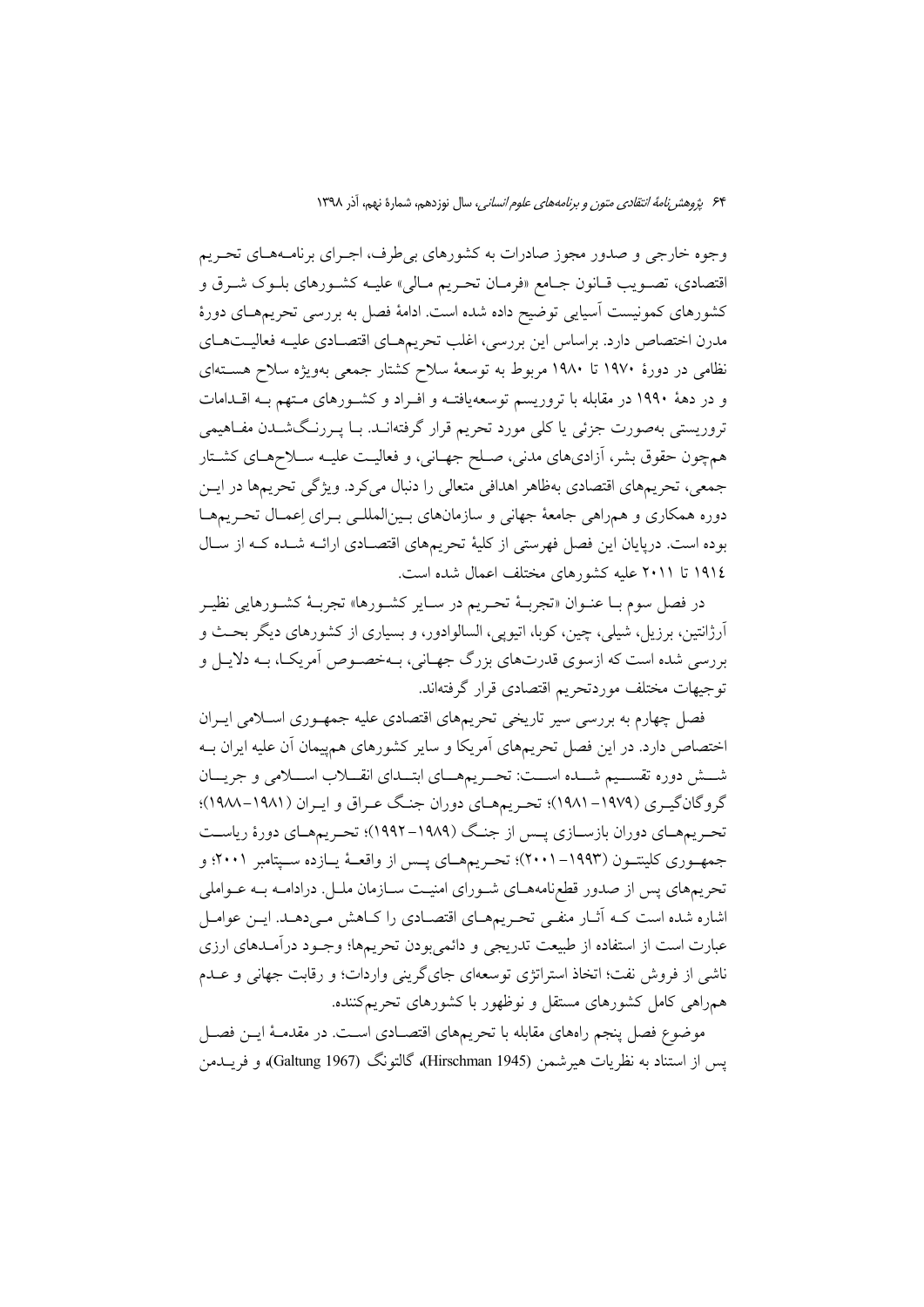(Friedman 1983) نتیجه گیری شده است که تحریمهای اقتصادی ابزار مؤثری برای پیش برد اهداف سیاسی کشورهای تحریمکننده نیست. در این فصل به مهم ترین راهکارهای مقابلـه بــا تحریمهای اقتصادی اشاره شده است. این روشها عبارتاند از: پافتن راهحل های موازی برای آیجاد قابلیت انعطاف پذیری؛ همگرایی با کشورهای دارای مشترکات اقتصادی سیاســی؛ کاهش وابستگی های غذایی، دارویی، و نیازهای اساسی به خارج با بهکـارگیری اسـتعدادهای داخلی؛ استفاده از فضای پنهانکاری شرکای تحریمکننده بهمنظور استفاده از خـلأ تجـاری بـا کشور تحریمشونده؛ کاهش اتکای بودجههای دولتی به درآمدهای ارزی حاصل از صـادرات نفت و گاز؛ استفاده از دیپلماسی عمومی و خارجی؛ و بهکارگیری ظرفیتهای حقوقی بـرای طرح دعوا عليه تحريمهاي غيرقانوني در محاكم بين|لمللي.

در فصل ششم، برخمی از کتب منتشرشـده در زمینـهٔ تحـریم اقتصـادی بـه مخاطبـان معرفی شده است. ازجمله آثار معرفیشده میتوان بـه *تحـریم اقتصــادی: قــانون و سیاســت* عمسومي (Economic Sanctions: Law and Public Policy): تـأليف الكســاندر (Alexander)؛ ایالات متحده و ایران: تحریمها، جنگها، و سیاست مهـار دوگانـه ( The United States and Iran: Sanctions, Wars and the Policy of Dual Containment) بــهقلــم فيــاض0مــنش (Fayazmanesh)؛ تحريم هياي اقتصادي: سياست بين المللي و اقتصاد سياسي در عميل (Economic Sanctions: International Policy and Political Economy at Work) نوشتهْ ايلير (Eyler)؛ و تنساقض تحسريمهمـا: سياسـتهـاراري اقتصـادي و روابـط بـين|لمللـي (The Sanctions Paradox: Economic Statecraft and International Relations) اثر درزنر (Drezner) اشاره کړ د.

۳.۲ کیفیت شکلی و فنی

برای ارزیابی کیفیت شکلی و فنـی اثـر مـواردی نظیـر چگـونگی طـرح روی جلـد کتـاب، حروف نگاري، صفحهآرايي، اغلاط املايي، کيفيت چاپ، و صحافي ارزيابي مي شوند. قطـع کتاب با ابعاد ٧٥٪× ٢٣ سانتيءتر در قطع وزيري چاپ شـده اسـت. تصـاوير روي جلـد و پشت جلد کتاب ساده و فاقد پیام تصویری مناسب اسـت. عنـوان کتـاب طـولانی و در سـه سطر درج شده است. این شیوهٔ عنـوانiویسـی اسـتاندارد و مناسـب نیسـت. درج آرمهـا و عناوین دانشگاه اصفهان و ســازمان یدافنــد غیرعامــل بــر روی جلــد کتــاب دلالــت لازم بــر همکاری این مؤسسهها در انتشار اثر دارد و شاید نیـازی بــه یــادآوری همکــاری ایـــ; دو در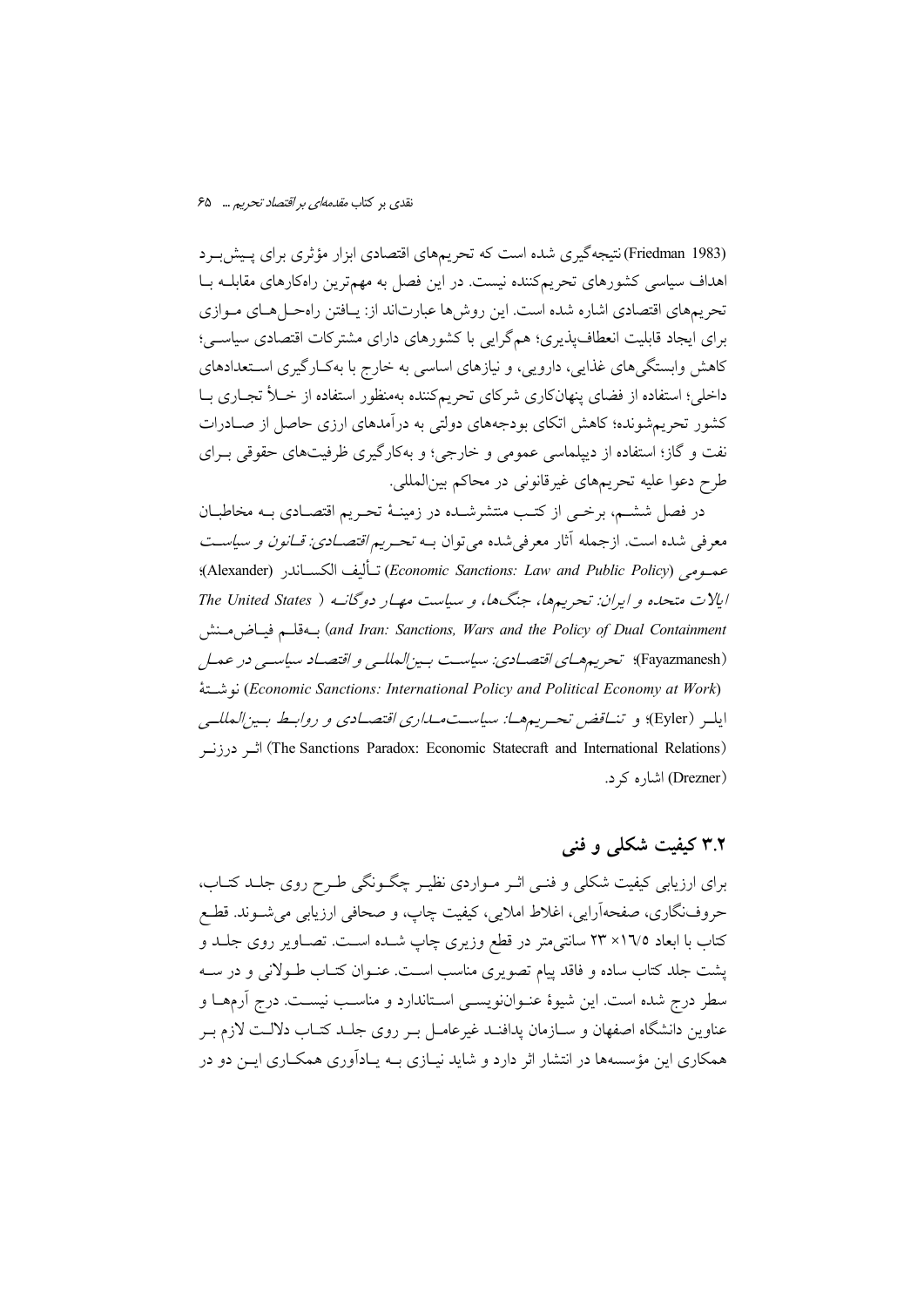گردآوری این اثر در روی جلد نیست. تصـویر مـبهم بـازی بولینـگ (Bowling Game) روی جلد از نقاط ضعف آن بهشمار میرود. برخورد توپ بولینگ به پـینهـای (pin)بـازی ایـن موضوع را در ذهن مخاطب تداعی میکند که کشورهای تحریمکننده توانستهاند به اهــداف و مقاصد خود از تحریمهای اقتصادی دست پیدا کنند. اثر بهلحـاظ حـروفنگـاری، انــدازه، و نوع قلم بهكاررفته خوب نيست. عـدم رعايـت انـدازهٔ قلـم در عنـاوين مختلـف براسـاس سلسلهمراتب آنها (از بزرگ به کوچک) باعث شده است که ارتبـاط عنـاوین بـا یـکدیگـر مشخص نباشد. این بیتوجهی از اشکالات اساسی حروف نگاری اثر محسـوب مـیشـود. از نقاط ضعف دیگر حروف نگاری عدم شمارهگذاری مسلسـل عنــاوین اسـت کــه تشــخیص ارتباط بین مطالب را با مشکل مواجه ساخته است. تعداد این اشکالات در سرتاسـر اثــر و در تمامی عناوین آن بهقدری متعدد و متنوع است که ذکر یکبهیک آنها موجب تطویل است. صفحهآرایی کتاب نسبتاً خوب ارزیابی می شود. لیکن در مـواردی ضـعف۱صایی ماننـد عـدم همترازی در سطرهای آخر برخی از صفحات و سفیدباقیماندن بخشی از صـفحه بــهچشــم می خورد. این اِشکال در صفحات ۲۷، ۲۹، ۵۱، ۸۷، ۱۷۷، ۱۷۷، ۲۲۷، و ۲۳۳ قابـل مشـاهده است. از نقاط ضعف دیگر صفحهآرایی بی نظمی در چیدمان جدولها بهویـژه در فصـل اول کتاب است. بسیاری از جدولها، علی رغم امکان قرارگرفتن آنها در یک صفحه، بهصـورت دو تکه و در دو صفحه و گاهی بـا فاصـلهٔ چنــد صـفحه قــرار داده شــدهانــد. جــدول ۳ در صفحات ١١٥ و ١١٦ و ادامهٔ آن در صفحات ١٤٠ و ١٤١ آمـده اسـت. تنظـيم جـدول ٤ در صفحات ۱۳۸ و ۱۳۹، جدول ۵ در صفحات ۱٤۱ و ۱٤۲، جـدول ۱۰ در صـفحات ۱۵۱ و ۱۵۲، جدول ۱۱ در صفحات ۱۵۳ و ۱۵٤، و جـدول ۸ در فصـل دوم در صـفحات ۱۸۷ و ۱۸۸ نمونههایی از این وضعیت نابهسامان است. ایراد دیگر جدولها چیدمان چپ به راسـت متن داخل آنهاست.

# ۴.۲ ویرایش ادبی

باوجود این که اغلب مباحث و مطالب مطرح شده در این اثر از کتابها و مقالههای انگلیســی ترجمه و اقتباس شده است، ليكن مـتن آن روان، سـليس، و قابـلفهـم اسـت. امـا ايــن اثــر ویراستاری ادبی نشده است و از حیث رعایت قواعـد نگــارش و اصــول ویــرایش ضــعیف ارزیابی میشود. عدم استفادهٔ صحیح از نشانههای سجاوندی، سرهمبودن واژههای ترکیبی، و استفاده از فاصـله بــهجــاي نــيمفاصــله در مــتن از مهــمتـرين اشــكالات نگارشــي اثــر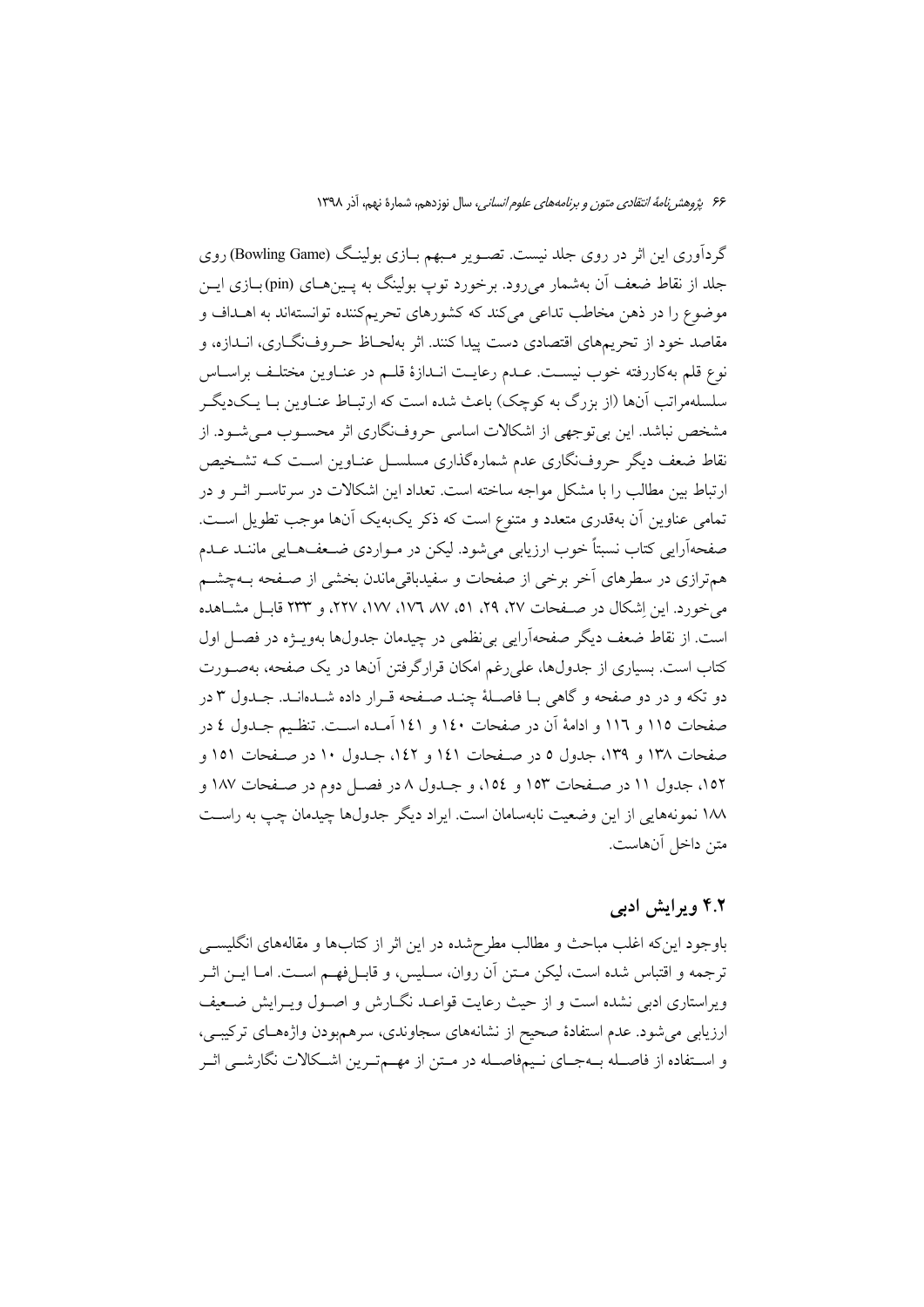محسوب می شود. این اِشکال بهصورت مکرر و در تمامی متن آشکار است، بـه گونـهایکـه نیازی به ذکر نمونه نیست. ازلحاظ املایی نیز در موارد معدودی اغلاطی مشاهده شـد. بـرای نمونه مي توان به واژگان غلط «كشورويي» بـهجـاي «كشـوري» در سـطر اول صـفحهٔ ١٤؛ سطر ١٣ صفحة ٧٢ و سطر ٩ صفحة ٢٧٩؛ «چهر» بهجاي «چهار» در سـطر ١١ صـفحة ٢٢؛ نوشتن دو بار پشـتسـرهم «کـه» در سـطر ٦ صـفحهٔ ٦٧؛ «اَمرسـکا» بـهجـای «امریکـا» در سطر اول صفحهٔ ۱۳۱؛ «کد گزاری» بهجای «کدگذاری» در سطر اول صفحهٔ ۱۳۷؛ «عمـتهم» بهجاي «متهم» در خط اَخر صفحهٔ ۱۷۳؛ «بلحاظ» بهجاي «بهلحاظ» در سـطر ٦ صـفحهٔ ٨٥ و سطر ۸ صفحهٔ ۹۷؛ «نیرو کار» بهجای «نیروی کار» در سطر ۱۰ صفحهٔ ۳۱٤؛ «بارار» بـهجـای «بازار» در سطر ۷ صفحهٔ ۳۱۸، و استفاده از «نقطه» بهجای علامت «اعشار» در نوشتن اعـداد فارسی در تمامی صفحات کتاب اشاره کرد. از اشکالات دیگر شیوهٔ نگــارش شــمارهگــذاری پانویس های انگلیسی با ارقام فارسی است که در سرتاسر کتاب قابل مشاهده اسـت. اسـتفاده از واژههای انگلیسی در متن فارسی بدون ذکر معادلهای فارسی آنها از نقاط ضـعف دیگـر بهشمار می رود. بهکاربردن واژگان off shore در صفحهٔ ۱۱، GNP در صفحهٔ ۲۱، OPEN در صفحة ١٢٧، HSE در صفحة ١٣٢، ZANU-PF در صفحة ١٩٠، GDP در صفحة ٢٣٤، IPC در صفحة ٢٤٦، CNRS در صفحة ٢٨٠، SESAME در صفحة ٢٨١، AIPA در صفحة ٢٨٤، و Cost-plus در صفحهٔ ۳۲۱ نمونههایی از این نقطهضعف است.

# ۵.۲ میزان رعایت اصول ارجاعدهی

تعداد، تنوع، و اعتبار منـابع مورداسـتناد از معیارهـای ارزش2یـابی کتـب علمـی و تخصصـی محسوب می شود. هرچند بهطور مستقل در تمامی فصول اثر از کتب و مقـالات زیـادی در فهرست منابع نام برده شده است، لیکن از بسیاری از این منابع در متن استفاده نشده یا نــامی از آنها برده نشده است. دراینخصوص میتوان به مـوارد زیـادی اشـاره کـرد. عسـکری و همكساران (Askari 2003)، كراوف ورد و كلتسوز (Crawford and Klotz 1999)، و نيوكمسپ (Newcomb 2002) در فهرست منـابع فصـل اول، الكسـاندر (Alexander 2009)، والنسـتين و استای بانو (Wallensteen and Staibano 2005)، و بادر و بـانگرتر (Bader and Bangerter 2001) در فهرست منابع فصل دوم، تقریباً تمامی منابع موجــود در فهرســت منــابع فصــول ٣ و ٤، و داکسی (Daxey 1987) در فهرست منابع فصل پنجم ازجمله منابعی است که از آنها در مــتن اثر استفادهای نشده است. از اشکالات دیگر ارجاعدهی وجود منابعی است کـه در مـتن اثـر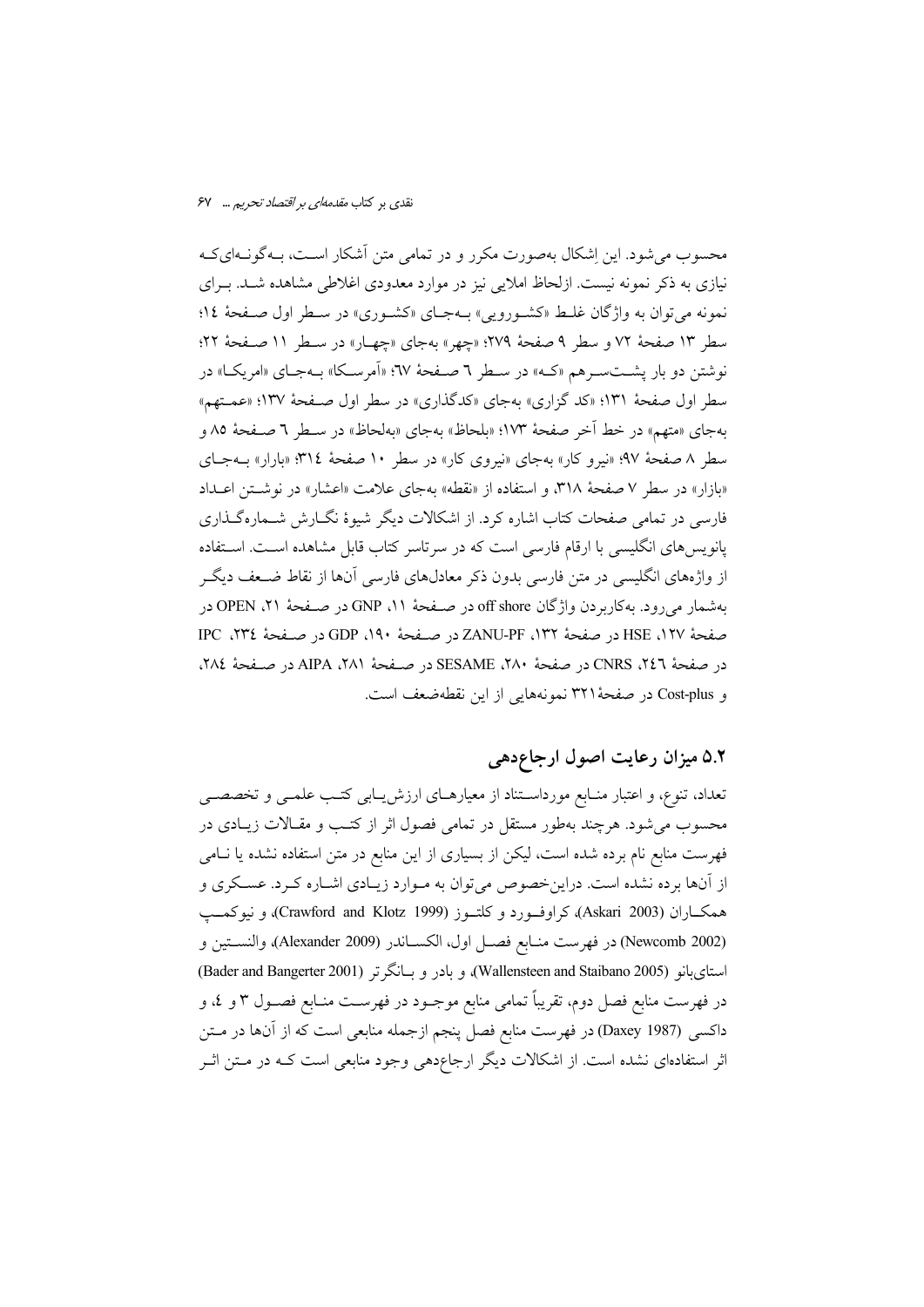به آنها استناد شده است، لیکن ذکری از آنها در فهرست منابع نشده است. دراینخصــوص نیز به مواردی برای نمونه اشاره می شـود: درزنـر (۲۰۰۳) در صـفحهٔ ۵۷، دامینـتس (۱۹۹۶)، هارد و مکگری (۱۹۹۷)، چـاپلی و پیســتافری (۲۰۰۰)، اســتیفنز (۲۰۰٤)، یلــیس و روزن (۱۹۷۹)، کتـیس (۱۹۷۱)، اکـووارا و همکــاران (۲۰۰۳)، و دلاونــده و کــوهلر (۲۰۰۹) در صفحهٔ ۱۱۷، کـولير و همکـاران (۲۰۰۳)، و رويمـپ و همکـاران (۲۰۰۹) در صـفحهٔ ۱۱۸، هایگ (١٩٨٤) در صفحهٔ ١٢١، ورنـس (١٩٨٣) در صـفحهٔ ١٢٣، مـایو و میـری (١٩٩٠) در صفحهٔ ۱۲۹، و درزنر (۱۹۹۹) در صفحهٔ ۱۳۲ از فصـل اول کتـاب؛ هـمچنـین فیتـز جرالـد (۱۹۹۹) در صفحهٔ ۱۶۰، برمـان و گارسـون (۱۹۶۷) در صـفحهٔ ۱۷، شـاو (۱۹٤۰) در صـــفحهٔ ۱۷۱، خزانـــهداري آمريكـــا (۱۹٤۲) در صـــفحهٔ ۱۷۵، كنـــدريكت (۱۹۹۰) در صــفحهٔ ۱۷۷، و بــوش اســکاوگرافت (۱۹۹۸) در صــفحهٔ ۱۸۰ از فصـــل دوم؛ مارشـــال و همکــــاران (١٩٨٧) و ســـــاموئل ســــجود (١٩٨٨) در صــــفحهٔ ٢٨٢، شــــيلام (٢٠٠٠) در صفحهٔ ۲۸۳، کمپ (۱۹۹٤) و کامن (۱۹۹۵) در صـفحهٔ ۲۸۵، کلاوسـون (۱۹۹۹، ۱۹۹۷) در صفحهٔ ۲۸۲، گـاردین (۲۰۰۰) در صفحهٔ ۳۸۸، حیـدری مطلـق (۱۳۹۰) در صـفحهٔ ۲۹٤، بسي نيــاز (١٣٩٠) در صــفحهٔ ٢٩٧، كــوير (٢٠٠٥) در صــفحهٔ ٣٠٠، و هافبــاور و همكــاران (۲۰۱۳) در صفحهٔ ۳۰۲ از فصل چهارم؛ و داودی و داجانی (۱۹۸۳) در صفحهٔ ۳۰۷؛ شبک (۲۰۰۰) در صفحهٔ ۳۱۲؛ و بولک والسویل (۲۰۰۰) در صفحهٔ ۳۱۳ از فصل پنجم.

ذکر آدرس کامل یک منبع در یانوشت متن اصلی و عــدم ذکــر آن در فهرســت منــابع از اشکالات دیگر نحوهٔ ارجاعات و استنادات این اثر بهشمار میرود. این ضعف بـهطـور مثـال در صفحات ١٥٩، ٢٦٣، ٢٧٥، ٢٧٩، ٢٨٠، ٢٨١، و ٢٩٩ قابلِ مشاهده است. عدم بـهكـارگيري روش فهرستنویسی منابع استاندارد مانند روش ای. پی. ای. (APA) و عدم توجه به ترتیب الفبايي منابع، كيفيت استناد و ارجاع اين اثر را بسيار پايين آورده است. فراوانـي ايـن اِشـكال در کتابنامهٔ تمامی فصول کتاب بهقدری زیاد و متنوع است که نیاز بــه ذکــر نمونــه نیســت. درواقع، وجود این همه بی'ظمی و بیدقتی در کتابانامه شگفتانگیز است.

## ۳. تحلیل و ارزیابی محتوایی اثر

# ۱.۳ ابعاد آموزشی

در برنامهٔ اَموزشی کارشناسی علوم اقتصادی دو واحد «الگوی اسلامی ـــ ایرانــی پیشــرفت و اقتصاد مقاومتي» (تخصصي) و در برنامهٔ كارشناسي ارشـد اقتصـاد اسـلامي دو واحـد درس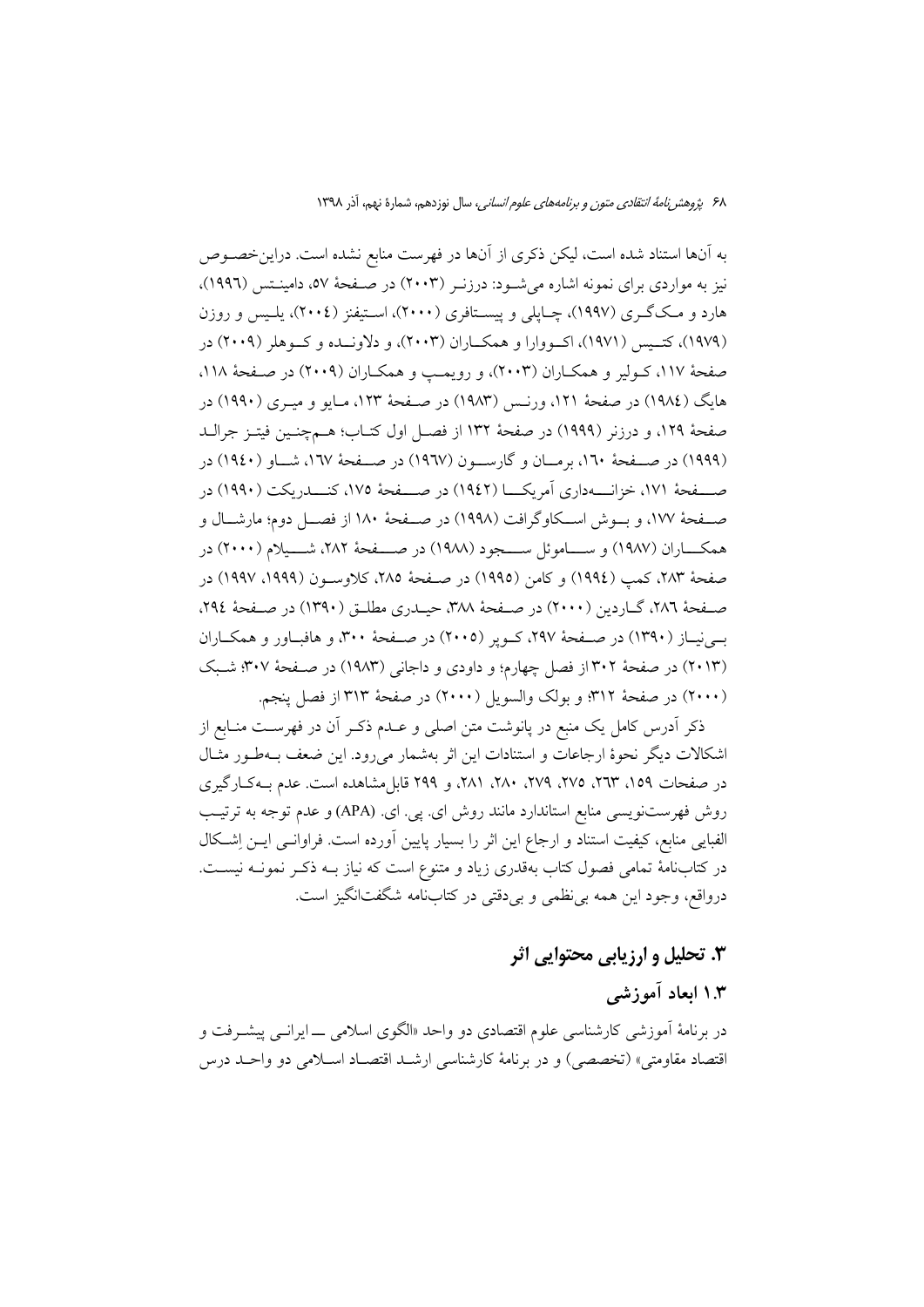اختیاری «اقتصاد مقاومتی» تعریف شده است. سرفصل های اجمالی این دو درس درمجموع شامل تعاریف، موانع تحقق، پیشینه، و تجربیات اقتصاد مقــاومتی، راهبردهــا و سیاســتهــای مقابله با تحریمها، و بررسی نقاط آسیب اقتصادی کشور و الزامات اقتصاد مردممحور است. مباحث اثر موردبررسی در ارتباط با برخی از این سرفصل هاست. اما اثـر ازلحـاظ جامعیـت، تناسب با اهداف آموزشی، سطح علمی، و استفاده از ابزار علمـی لازم بـرای تفهـیم مطالـب فاقد ویژگیهای لازم یک منبع درسی استاندارد است.

#### ۲.۳ مسئلەمندى

مراد از مسئلهمندبودن یک اثر ایــن اسـت کــه اثــر حاصــل مواجهــهٔ محقــق بــا یــک مســئله (یا مشکل) و تلاش روش.مند علمی محقق برای حل آن مسئله است. دراین صورت، اثر بایــد برای پاسخ حدسی، اجمالی، و اولیه به مسئله فرضیه یا فرضیههایی ارائه کند و آن فرضـیه یــا فرضیهها را با استفاده از روش ها و ابزارهای مناسب بیازماید. اثـر موردبررســی بـه ایــن معنــا مسئلهمند نیست، بلکه موضوعٖمحور است؛ زیرا در مقام تحقیق، مقدمات دور، مبـانـی نظـری، تاریخچه، ابعاد، و آثار اقتصاد مقاومتی را موردتوجـه قـرار داده اسـت. اگـر مسـئلهمنــدی را مترادف با پاسخگویی به نیازهای علمی و کاربردی کشور بدانیم، دراین صـورت، تــلاش اثــر در این جهت بوده است. اما باتوجهبه روش و محتوا، موفقیت قابل قبولی نداشته است.

# ۳.۳ نظم منطقی و انسجام درونی

تطابق مناسب و دقیق محتوای اثر با عنــوان آن، رعایــت نظــم منطقــی در ترتیـب فصــول از جهــت تقــدم و تــأخر لازم، و نيــز ترتيــب مناســب و انســجام درون مطالــب هــر فصــل از ویژگیهای مهم اثر علمی است. در کتاب موردبررسی، تناسب خــوبی بــین محتــوا و عنــوان وجود دارد. فصل بندی کتاب، بهویژه بررسی مبانی نظـری تحـریمهـای اقتصـادی در فصــل اول، و تاريخچهٔ تحريمها در فصول بعد مطلوب است. اما مطالب منــدرج درون هــر فصــل تسلسل و انسجام خوبی ندارند. این نقطهضعف در فصل اول بیش تر از سایر فصول مشـهود است. فصول دیگر کتاب بهدلیل پرداختن صرف به موضوع تاریخچهٔ تحـریمهـا در ایــران و جهان از کیفیت نسبتاً بهتری برخوردارند. طرح موضوع «محدودیتهای اســتفاده از تحــریم» در صفحهٔ ۱۶، قبل از ارائـهٔ تعـاریفی از تحـریم اقتصـادی و بیـان انـواع ایـن تحـریمهـا در صفحات بعد يكي از مصاديق عدم انسجام دروني است. ارائة موضوع «چهـارچوب تحليـل»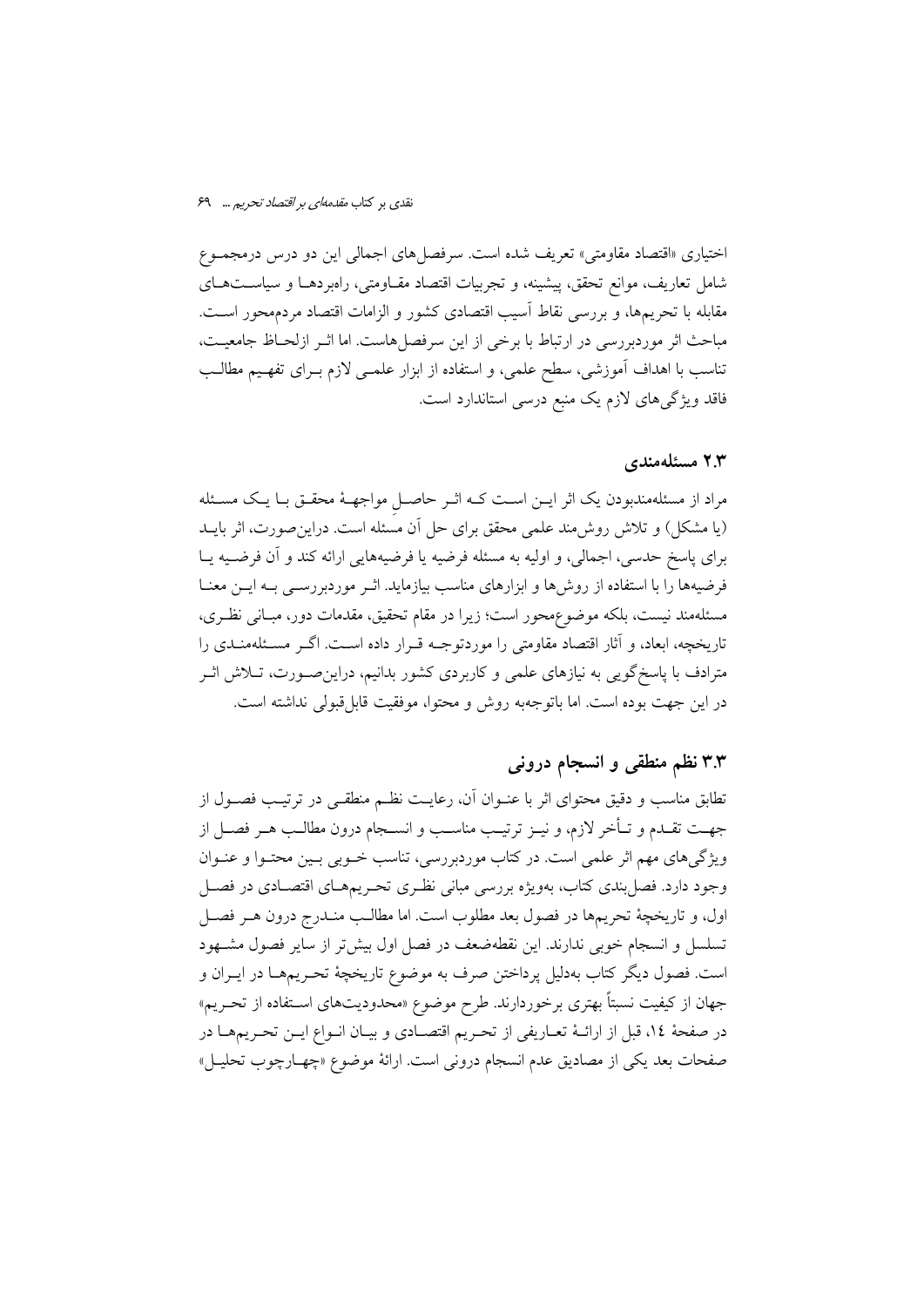در صفحهٔ ۱۲، پیش از پایان یافتن مباحث مقدماتی و قبل از تعریف تحریم اقتصـادی، نمونـهٔ دیگری از عدم انسجام است. بهکارگیری عنوان «مفاهیم کلیدی نظریـهٔ بـازی» در صـفحهٔ ٤٤ باتوجهبه محتوای مطالب مندرج در زیر این عنوان اشتباه است. عدم شمارهگذاری مسلســل عناوین (بهویژه از صفحهٔ ٥٤ تا ٧٢) امکان دنبالکردن منطقی مباحث را مختـل کـرده و نظـم و انسجام مطالب را مخدوش کرده است. از نمونههای دیگـر ضـعف کتــاب در ایــن زمینــه، می توان به این موارد نیز اشاره کرد: طرح مبحثـی بـا عنـوان «ماهیـت و هـدف تحـریمهـای اقتصادي» در صفحات ١٦١ تا ١٦٤ در فصل دوم باتوجهبه اينكه ايـن فصـل اختصـاص بـه تاریخچهٔ استفاده از تحـریمهـای اقتصـادی در جهـان دارد؛ ارائـهٔ مطـالبی درمـورد «عوامـل تقليل(دهندهٔ آثار تحريمها بر ايران» در صفحات ٩٧ تــا ٢٩٢ نامناسـب اسـت؛ بحـث دربـارهٔ «عوامل تشدیدکنندهٔ آثار تحریمهای اقتصادی اخیر بـر ایـران» در صـفحات ۲۹۷ تــا ۳۰۳ در فصل چهارم بهجا نیست؛ طرح موضوع «آثار تحریمها بـر بازارهـا و متغیرهـای کلیـدی» در صفحات ٢٦ تا ٣١٧ در فصل پنجم بايد در مبحث مباني نظري فصل اول منظـور مـيشـد؛ و طرح مبحث مقابله با تحریمهای اقتصادی در فصل پنجم، که ماهیتاً بخشی از ادبیـات نظـری موضوع بهشمار میرود، نشانی دیگر از این ضعف است.

# ۴.۳ میزان استحکام تحلیلها و تبیینها

در این قسمت، استحکام تحلیل و تبیین علمی را باتوجهبه مبانی و پیشفرضهای علمـی و پژوهشی و قدرت نقد مستند و علمی نظراتِ مطرحشده بررســی مــیشــود. در پــیش&فتــار كتاب (صفحهٔ ۹)، دو هدف «ارتقاى سواد عمومى مـردم عـادى و تقويـت سـواد تخصصـي نخبگان اقتصادي» و «تدوين معياري بـراي انــدازهگيـري و ســنجش أثــار و تبعــات تحـريم اقتصادی» ذکر شده است. درکنار این اهداف بر پیشفرض وجود توأم هزینه و فایــده در هــر تحریم اقتصـادي بـراي هـر دو كشـور تحـریمكننـده و تحـریمشـونده تأكیـد شـده اسـت. درخصوص اهداف يادشده، حتى اگر مسامحتاً بپذيريم كـه مطالـب اثــر درمجمــوع موجــب ارتقای سواد عمومی مردم عادی و تقویت سـواد تخصصـی نخبگـان اقتصـادی مـی شـود، بی شک هدف دوم محقق نشده است؛ زیرا اثـر هـیچ تلاشـی بـرای تعریـف معیـاری بـرای اندازهگیری و سنجش آثار و تبعــات تحــریـمهــای اقتصــادی نکــرده اســت تــا بــهوســیلهٔ آن یی اَمدهای اقتصادی و اجتماعی تحریمها سنجیده شود. درخصوص پیشفر ض مطـرحشـده نیز باید گفت که مباحث فصول سوم و چهارم کتاب، کــه بــه ارائــــهٔ تجربیــات تحــر یـمهــای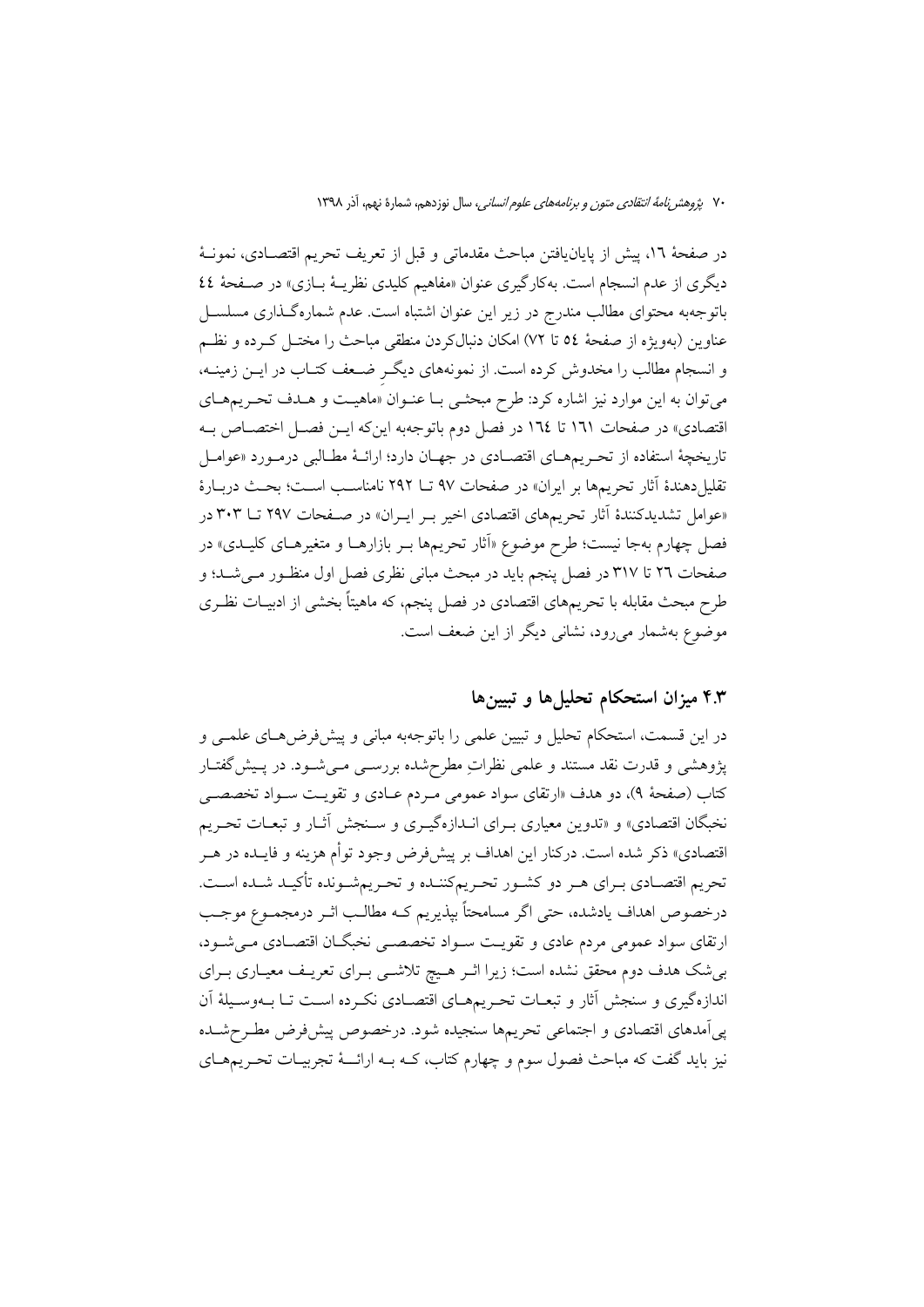اقتصادی کشورهای مختلف اختصاص دارد، سازواری لازم را با پیش فرض مـذکور نـدارد. زیرا درمورد فواید تحریمها برای کشورهای تحـریمکننـده مطلبـی ذکـر نشـده و صـرفاً بـر هزینههای تحریمها تأکید شده است. در فصل پنجم، آثار و تبعات مثبت و منفی تحریمها بـر اقتصاد ايران بهصورت توصيفي بررسي شده است. در اين فصل درمورد فوايـد تحـريمهـا و پی اَمدهای مثبت اَن بر اقتصاد ایران و به تأثیر مثبت تحریمها بر بخشهای کمتـر وابســته بــه واردات و البته برخوردار از فرصتهای صادراتی اشاره شده است (صفحهٔ ۳۲۰). هرچنـد این نتیجهگیریها در راستای پیشفررضهای اثر است، لیکن فقدان آمار و اطلاعـات کـافی و مستند دراینخصوص باورپذیری وجود چنین فایدهای برای تحریمهای اقتصادی را مشکل و غیر مستند کرده است. در صفحهٔ ۳۲۳ ادعا شده است که تحریمها اثرات مثبت میـان.سدت بر کاهش بی کاری در اقتصاد ایران داشته است. امـا بـرخلاف ایـن ادعـا، بررسـی آمارهـای موجود حکایت از افزایش بی کاری و رکود اقتصادی در دوران تشدید تحریمهای اقتصادی دارد. براساس شواهد آماری، در سالهای قبل از توافق هستهای جمهوری اسـلامی ایـران بـا پنج قدرت بزرگ جهان (برجام)، کشور با نرخهای رشد اقتصادی منفی مواجـه بــوده اســت. بررسی آثار تحریمهای صادراتی، وارداتی، و مالی بر اقتصاد کشورهای تحریم شونده مستند به یافتههای مطالعهٔ دروری (۲۰۰۵) نیز نشاندهندهٔ این واقعیت است کـه بـهطـور خـالص هزینههای تحریم بهمراتب بیش از منافع آن بوده است. دیگر آنکه، تأکید اثر بر این است کـه زیانآوربودن تحریمها نامشخص است و برای ارزیابی نتایج هر تحریم بایـد یـک تجزیــه و تحليل هزينه ــ فايده انجام داد. بهنظر مــي(ســد ايــن ادعــا منطــق ضــعيفي دارد. اصــولاً اگــر تحريمها سودمند است، دراين صورت حربهٔ تحـريم در اسـاس، «سـالبه بــه انتفـاء موضــوع» خواهد بود. البته این ادعا ماهیتاً بسیار متفاوت بــا ایــن تحلیــل اســت کــه مــى تــوان «تهدیــد تحريمها را باتوجهبه فرصتهاي موجود به حـداقل ممكــن رســاند». تحـريم ذاتــأ تهديــد و طبیعتاً زیانآور است و تبدیل تهدید به فرصت (که در محاورات مســامحتاً بــهکـار مــی٫رود) منطقاً مقدور نیست؛ زیرا براساس روش تجزیــه و تحلیــل «فرصـــتـهــا ــــ تهدیــدها و نقــاط قوّت\_نقـاط ضـعف»، ويـريج (Weihrich 1990) و مـاتريس سـوات( Strength, Weakness, Opportunity, and Threat: SWOT) اصولاً فرصتها و تهديدها عوامل بيروني خــارج از اختیار کشور است. برای مقابله با تهدیدها و استفاده از فرصتهای بیرونی باید براساس نقاط قوّت و ضعف درونی به تدوین راهبـرد اقــدام کــرد. ایــن راهبردهــا عبــارت|نــد از: الف) راهبرد تهاجمي (offensive strategy) مبني بر حداكثركردن نقاط قوّت داخلـي بـراي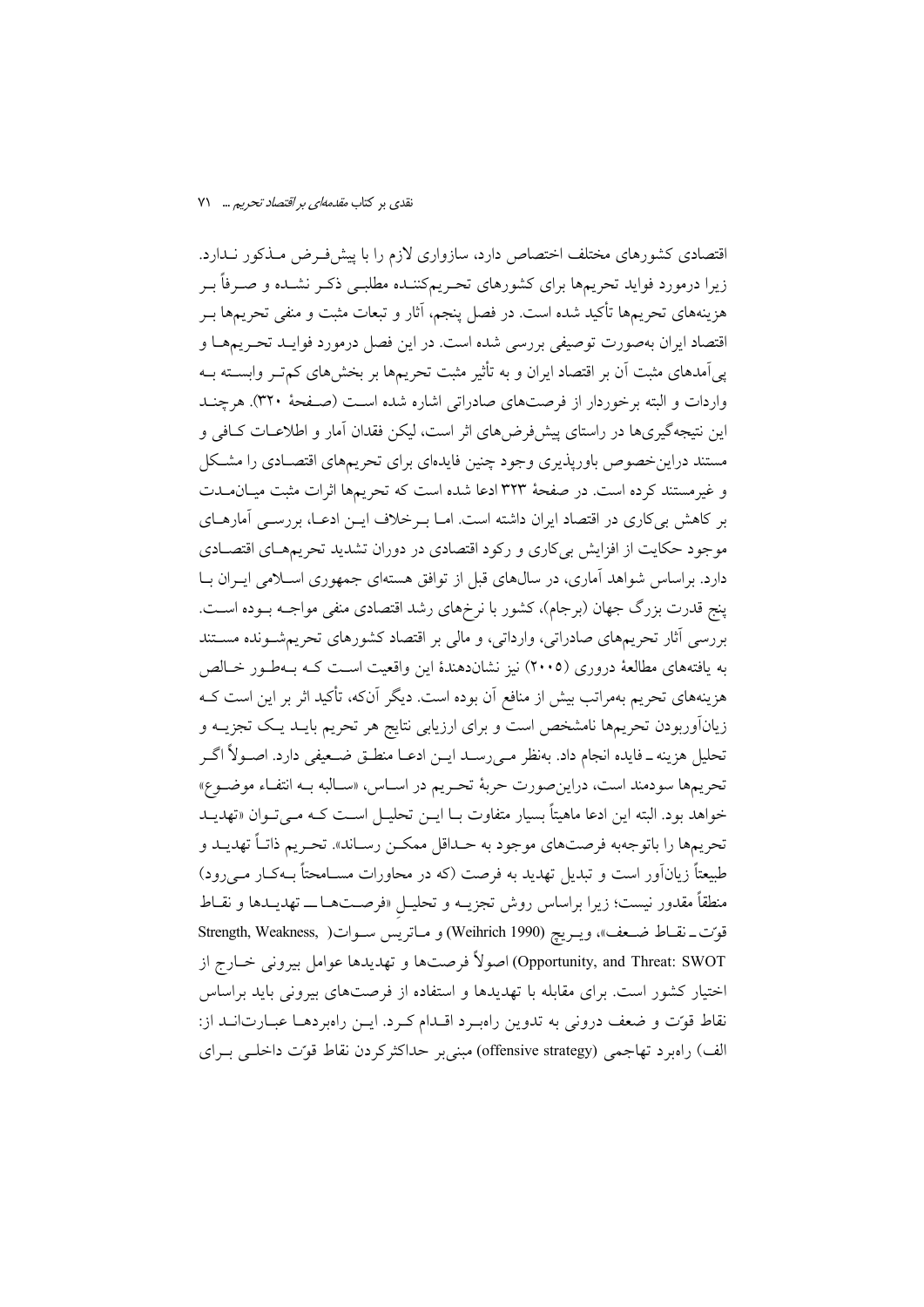حــداكثر اســتفاده از فرصــتهــاي خــارجي (Maxi Max) اســت، ب) راهبـرد رقــابتي (competitive strategy) مبنى بر حداكثر كردن نقـاط قـوت داخلـى بـراي حـداقل كـردن اثـر تهدیدهای خـارجی (Maxi Min) اسـت، ج) راهبـرد محافظـهکارانــه (conservative strategy) مبنیبر حداقل کردن نقاط ضعف داخلی برای حداکثر استفاده از فرصـتهـای خـارجی (Mini Max) است، و د) راهبـرد تــدافعي (defensive strategy) مبنــي بـر حــداقل كـردن نقــاط ضعف داخلی برای تقلیل اثرات تهدیدهای خارجی (Mini Min) است.

#### ۵.۳ اصطلاحات تخصصی و معادلسازی

بهکارگیری اصطلاحات تخصصی در هر رشته از علوم امری اجتنابنایذیر است. ازآنجاک واژهها و اصطلاحات رشتهها تخصصی است، دقت در کاربرد و معادل سازی دقیق اصطلاحات علمي وتخصصي لازم است. در ايـن اثـر كلمـات و اصـطلاحات تخصصـي انگلیسی فراوانی بهکار رفته است که معادلهای نسبتاً خوبی برای آنهـا درنظـر گرفتــه شــده است. البته در مواردی اشکالاتی نیز مشاهده می شود که نمونههایی از این موارد قابـل اشـاره است: استفاده از معادلهای «ضریب تحریم» برای اصطلاح «sanctions multiplier» به جای معادل صحيح «ضريب فزايندهٔ تحريمها» در سطر ٥ صفحهٔ ٢٦؛ «دومين سياست بهينه» بـراي اصطلاح «second-best policy» بهجای معادل صحیح «سیاست دومین بهینه» در سطر ١٦ صفحهٔ ۷۲؛ «مدل ممنوعیت منـابع» بـرای عبـارت «resource denial model» بــهجـای معــادل صحیح تر «الگوی انکار منابع» در سطر ۷ صفحهٔ ۱۱٤؛ «ناخالص تجاری» بهجای واژگان صحيح «تجارت ناخالص» در سطر ٥ صفحهٔ ١٣٥؛ «تعـادل رفتـاري» بــهجـاي معـادل صحيح «رفتار تعادلي» براى اصطلاح «balancing behavior» در سـطر ١٢ صـفحهٔ ١٣٧؛ «قراردادهای أزاد تجاری» بهجای معادل صحیح «موافقتنامـههـای تجـارت أزاد» بــرای اصطلاح «free trade agreement» در سـطر ٨ صـفحهٔ ٢٢٨؛ «شـبکههـای جاسوســي» و «جنگهای اقتصادی» بهترتیب بهجای معادلهای صـحیحتـر «شـبکهٔ جاسوسـی» و «جنـگ اقتصـادي» بـراي اصـطلاحات «intelligence network» و «economic war» در سـطور ٦ و ١٣ صفحهٔ ٢٢٩؛ و «بيمهٔ مجدد» براي واژگان «reinsurance» بهجاي معادل صحيح «بيمهٔ اتكـايي» در سطر ١٧ صفحة ٢٩٦.

در مواردي نيز معادلسـازي اصـطلاحات صـحيح اسـت، امـا بهتـر بـود از معـادلهـاي مناسبتری استفاده می شد؛ بهطور مثال، استفاده از «بازیهای تکراری» بـهجـای «بـازیهـای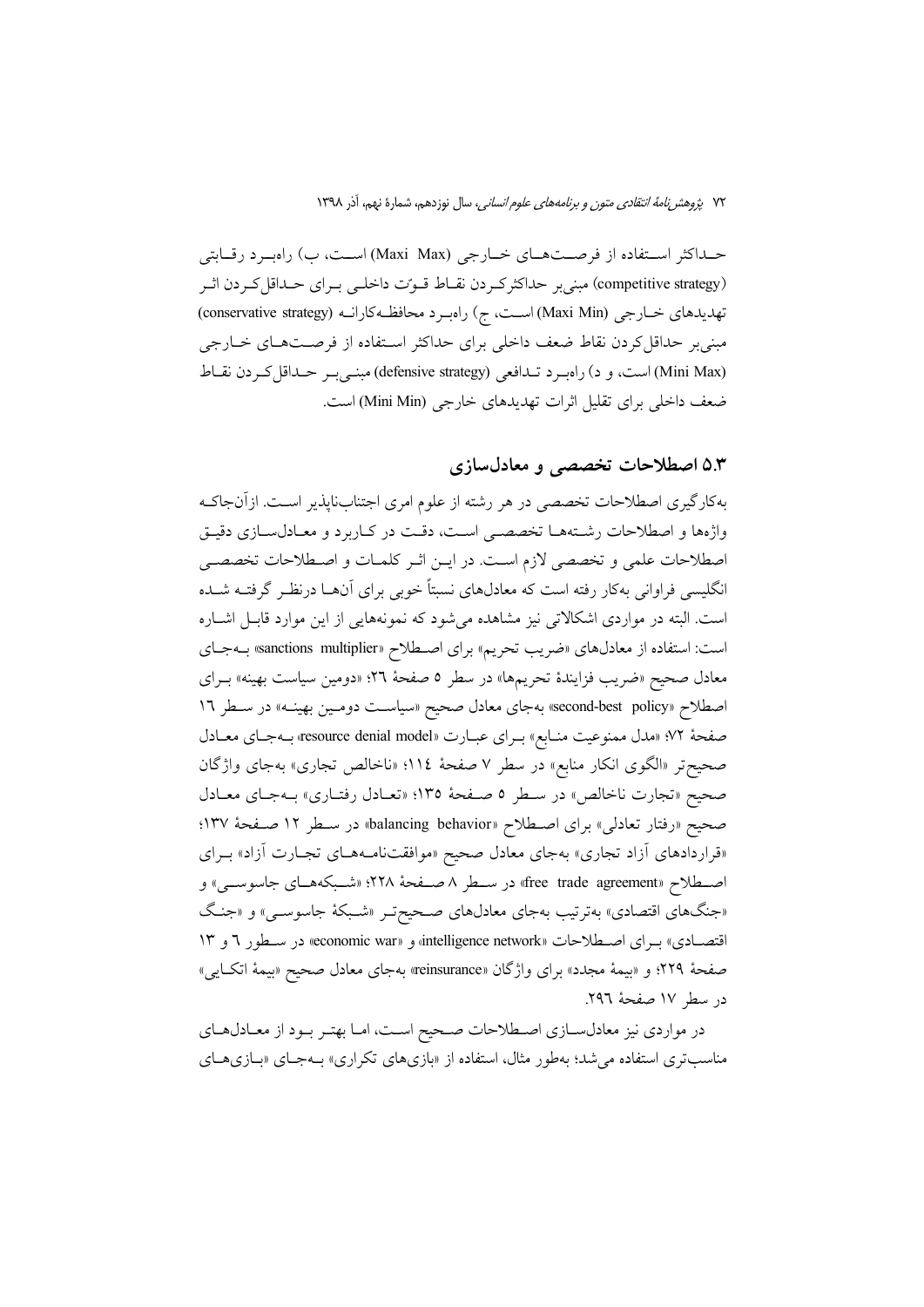متوالي» براي اصطلاح «repeated games» در سطر ٥ صفحهٔ ٤٥؛ «اثرات سرريز» بــهجـاي «اثـرات اشـاعهای» بـرای اصـطلاح «spillover effects» در سـطر ۱۰ صـفحهٔ ٤٧؛ و «بــازی تصادفی» بهجای «بازی اتفاق» در سطر ۹ صفحهٔ ٦٦ مناسبتر است. در بسـیاری از مـوارد، معادلهای انگلیسی اسامی اشخاص و عناوین منابع مورداستناد در مـتن اصـلی در پانوشـت آورده نشده است. تنوع و تعدد این موارد در سرتاسر اثر باعث شده است تـا از بیـان نمونــه خو ددارې شو د.

## ۶.۳ سازواری با ارزش ها

مسئلهٔ تحریم اقتصادی در این اثر از زاویهٔ علمی بررسـی شـده اسـت و مطالـب منافـاتی بـا اصول و پیش فرضهای اسلامی ندارد. پرداختن به موضوع تحریمهای اقتصادی و تــدوین و گردآوری مطالب در قالـب یـک اثـر علمـی باتوجــهبـه شــرایط موجــود و تجربیــات تلــخ تحریمهای اقتصادی چند دههٔ اخیر کشور در راستای ارزشهای اسلامی و ایرانی قـرار دارد. مباحث فصل پنجم با عنوان «مقدمهاي بر مقابله با تحريم اقتصــادي» كــاملاً منطبــق بــر اصــل اسلامی فضیلت مقاومت درمقابل ظلم و ظالم است.

# ۷.۳ اعتبار منابع و روزآمدی دادهها

استفاده از منابع معتبر و بهکارگیری دادهها و اطلاعات روزآمـد در نگــارش کتــب و مقــالات ازجمله مهم ترین اصولی علمی است. در این اثـر از منـابع فراوانـی یـاد شـده اسـت، لـیکن بسیاری از مطالب آن از تنها چند منبع معدود اقتباس شــده اسـت. کتــابهــای *تحــریـمهــای* اقتصادي: سياست هاي بين المللي و اقتصاد سياسي در عمل آيلر (Eyler 2007)، و تحريم هـاي /قتص*ادی بازنگری شده* هافبائور و همکـاران (Hufbauer et. al. 2007) کـه از کتـب معتبـر در این حوزه بهشمار میروند، بیشترین تأثیر را بر این کتاب گذاشتهاند.

اين اثر از حيث روزآمدبودن دادهها و اطلاعـات مناسـب اسـت. پـرداختن بـه الگوهـاي مختلف نظري اقتصاد تحريم و ارائهٔ تاريخچهٔ مفصلي از تحـريمهـاي اقتصـادي در ايــران و جهان از نقاط مثبت آن بهشمار میرود. از کاستیهای این بخش میتوان به عدم ارائــهٔ ســابقهٔ تحریمهای اقتصادی علیه جمهوری اسلامی ایران بعد از سال ۲۰۱۱ و هـمزمـان بـا تشــدید اين تحريمهاســت. عــدم اســتناد بــه اَمــار و اطلاعــات تأييدكننــدۀ ادعاهــا در مبحــث «اَثــار تحریمهای اقتصادی بر متغیرهای کلیدی» در فصل پنجم از کاستیهای دیگر این اثر است.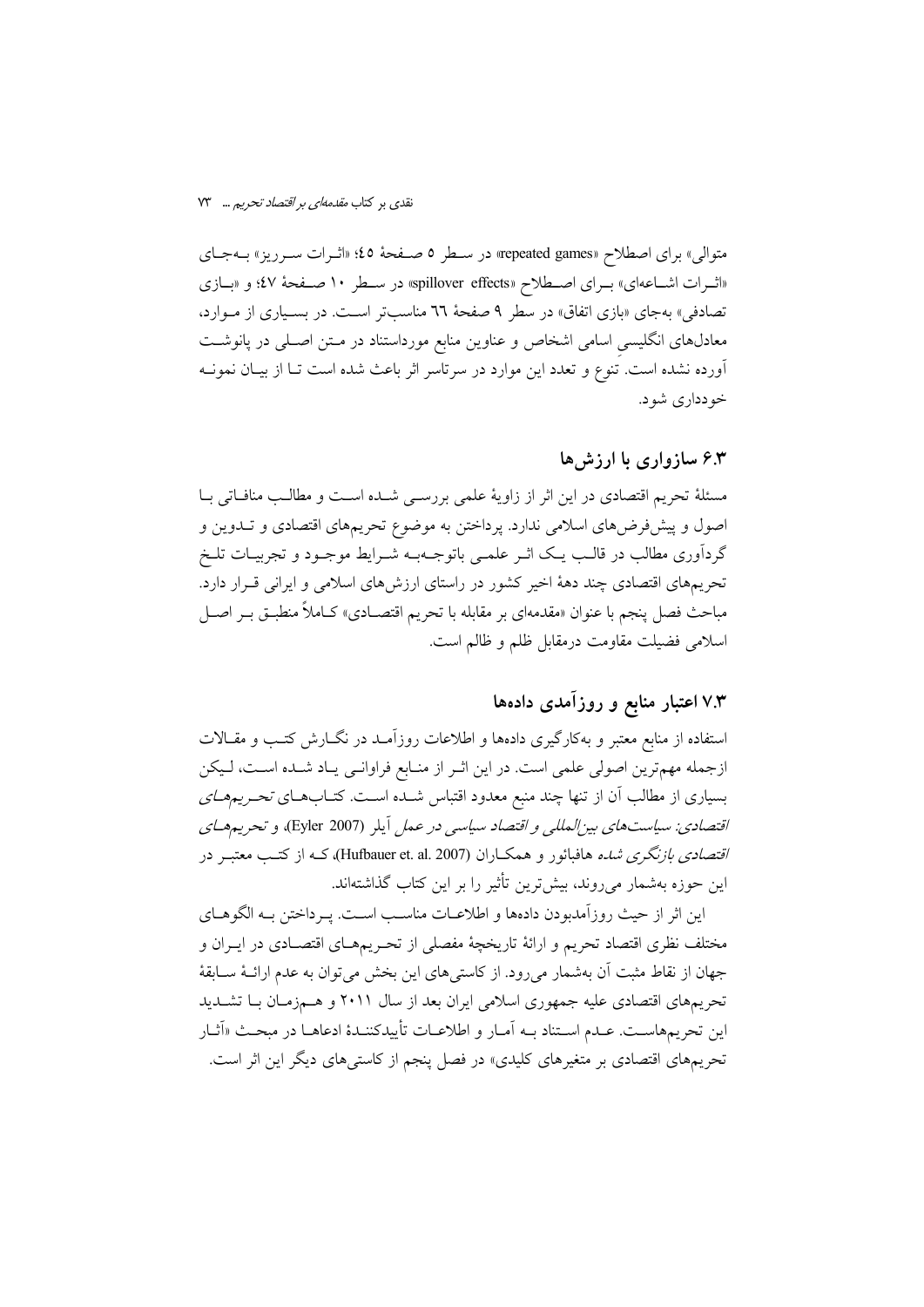## ۸.۳ نو آور ي

تحریمها یکی از مهمترین چالشهای جمهوری اسلامی ایران بـوده اسـت، بررســی ماهیــت تحریمها و آثار آن بـر اقتصـاد کشـور در قالـب یـک کتـاب تخصصـی از اقـدامات بسـیار مفيد است. باوجوداين، اثر نوآوري خاصي ندارد.

# ٤. نتيجەگېرى

اثر بهلحاظ ابعاد شکلی ایرادات فراوانسی دارد. ضـعف در حـروفنگــاری، صــفحهآرایــی، و وجود اغلاط املایی از این جمله است. اثر ازنظر ادبی ویراستاری نشـده و ازحیـث رعایـت قواعد نگارش و اصول ویرایش ضعیف است. عدم استفادهٔ صحیح از نشانههـای ســجاوندی از إشکالات بسیار مشهود است. از خصوصیات مثبت اثر برخورداری از متنی روان و سـلیس است. تطابق محتواي اثر با عنوان آن خوب و فصل بندي كتاب مناسب است. امـا تسلسـل و پیوند مطالب مندرج درون هر فصـل درمجمـوع راضـییکننـده نیسـت و انسـجام درونـی را خدشهدار کرده است.

از نقاط ضعف اساسی اثر نحوهٔ ارجاعات و استنادات به منـابع و شـيوهٔ فهرســتنويســی مأخذ است. تـوان اسـتدلال، تحليـل، و تبيـين علمـي اثـر راضـيكننـده نيسـت. علـيرغـم هدفگذاری برای ارائـهٔ معیاری برای اندازهگیری آثار تحریمها، هیچ اثری از تعریـف چنـین معیاری یافت نمیشود. پیشفرض اثـر وجـود تـوأم هزینــه و فایــده بــرای تحــریمکننــده و تحریم شونده است. اما هزینههای تحریم شوندهها مطرح شده و فواید أن برای تحریم کنندههـا مسکوت مانده است. بدون استدلال منطقی ادعا شده است که تحریمهـا پـی|مـدهای مثبتـی بـر اقتصـاد ايـران داشــته اســت. ســازواري محتــواي علمــي و پژوهشــي اثــر بــا مبــاني و پیش فرض هبای مقبـول آن مطلـوب نیسـت. اثـر بـا ارزش هـای اسـلامی و ایرانـی تناسـب خوبي دارد. اشكالات متعددي در نحوهٔ معـادلسـازي اصـطلاحات تخصصـي وجـود دارد. باتوجهبه شکل، روش، محتوا، و توان تحلیل و تبیین، این اثر بـهعنـوان منبـع درســی کــاربرد آموزشي چنداني ندارد.

باتوجهبه این ارزیابیها، پیش:هادها به این شرح است. درصورت تجدیدچاپ، اثر حتمـاً ازلحاظ ادبی ویرایش اصولی، ازنظر فنی بازنگری اساسی، و ازنظر ارجاعات و استنادات کُلاً دگرگون شود. مطالب پس از بازنگری، با استدلال منطقی، بهصورت علمـبی تحلیـل و تبیـین شود. پیش فرض ها و اهداف کتاب بازنگری شود. هم چنین باتوجهبه این که مطالب زیــادی از